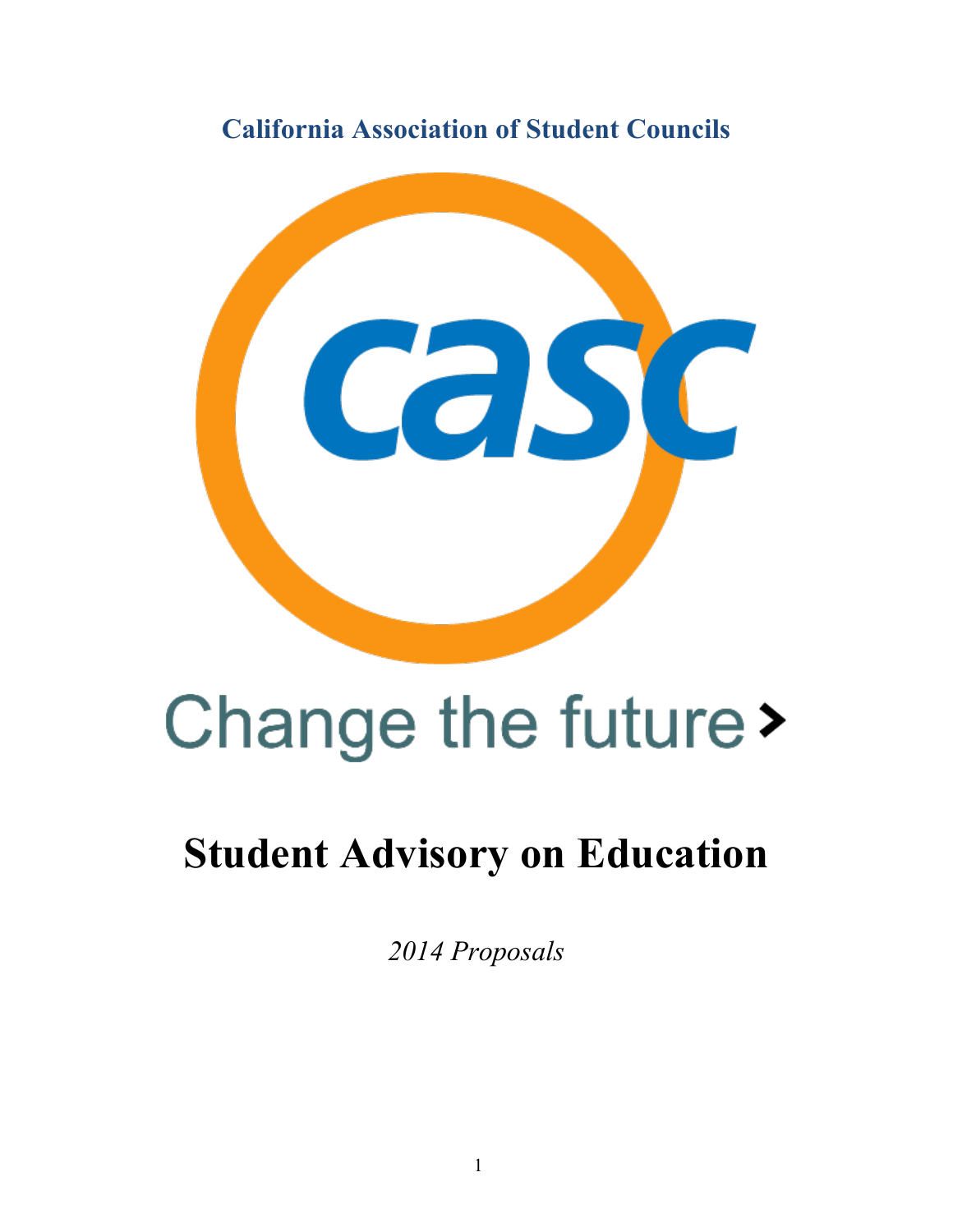# Student Advisory Board on Education (SABE)

*Proposals developed November 11-14, 2014*

# **Table of Contents**

| Commendations                                  |                |
|------------------------------------------------|----------------|
| <b>Staff Members</b>                           | $\mathbf{R}$   |
| Proposal #1: Standardized Assessments          | $\overline{4}$ |
| Proposal #2: Next Generation Science Standards |                |
| Proposal #3: Student Involvement in LCFF       | $\mathbf{10}$  |
| Proposal #4: Role of Technology                | 13             |
| Proposal #5: Evaluation of Schools             | 16             |
| Proposal #6: Student Voice on the IQC          | 18             |

# *The California Association of Student Councils (CASC)*

Executive Director: Dr. June Thompson (cascmail@aol.com) President: Paige Amormino, Cardinal Newman High School (paige.amormino@casc.net)

> 1212 Preservation Parkway Oakland, CA 94612 Phone: 510-834-2272 | Fax: 510-834-2275 www.casc.net | cascmail@aol.com

Justin Ingram, Bellarmine Preparatory High School Director, Education Policy, CASC justin.ingram@casc.net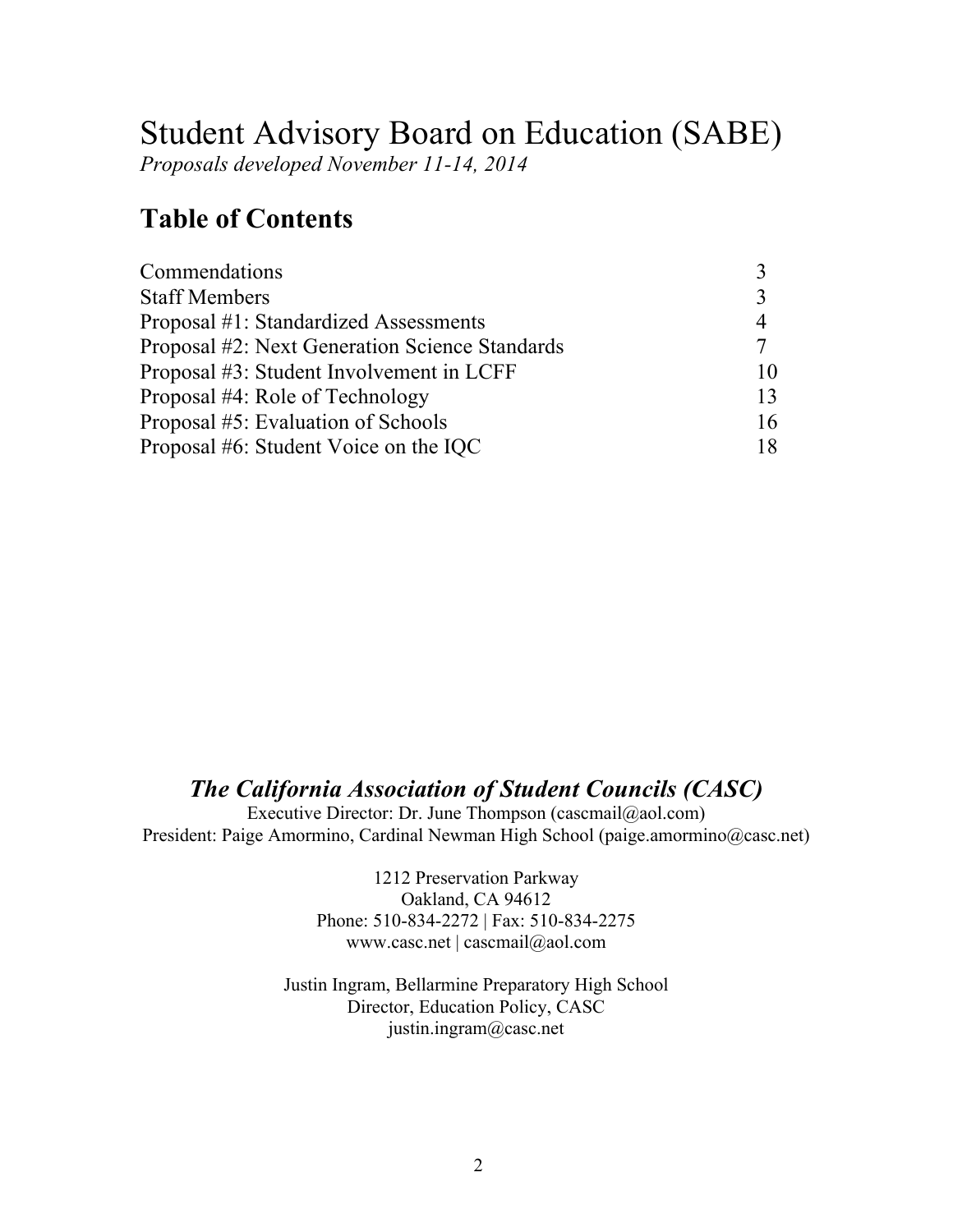# COMMENDATIONS

The Student Advisory Board on Education, a program of the California Association of Student Councils, is honored to extend the following commendations:

The Student Advisory Board on Education commends the Honorable Tom Torlakson, State Superintendent of Public Instruction, for supporting student voice.

The Student Advisory Board on Education commends Karen Stapf Walters, Executive Director of the California State Board of Education, for her dedication to the education system and support of the student voice in education decision-making processes.

The Student Advisory Board on Education commends Bruce Holaday, member of the California State Board of Education, for his commitment to improving the lives of students and for addressing the Student Advisory Board delegation this year.

The Student Advisory Board on Education commends the California State Board of Education for its dedication to enhancing the quality of public education in California and for its encouragement of student input in decision-making, especially by considering the proposals of the Student Advisory Board.

The Student Advisory Board on Education commends Patricia de Cos, Deputy Executive Director of the California State Board of Education, for her invaluable knowledge and continued support of the California Association of Student Councils and the Student Advisory Board program.

The Student Advisory Board on Education commends the staff of the California State Board of Education for sharing their extensive expertise and providing generous help in arranging for the Student Advisory Board to present proposals before the Board every year.

# STAFF MEMBERS

*Director:* Justin Ingram, Bellarmine Preparatory High School, San Jose *Assistant Director:* Jennifer Yi, Troy High School, Fullerton *Advisors:* Karina Hwang, Claremont McKenna College, Claremont *Administrative Team:* Paige Amormino, Cardinal Newman High School, Santa Rosa *Counselors:* Sunshine Cho, South Pasadena High School, South Pasadena; Samantha Hunt, Dominican University of California; Emily Sim, Troy High School, Fullerton; Heather Vaughn, University of California, Los Angeles; Simon Zhou, Canyon High School, Anaheim Hills

*Research Team:* Matthew Lee, University High School, Irvine; Michelle Min, Sage Hill School, Newport Beach; Michael Moon, Diamond Bar High School, Diamond Bar; Gina Wu, Rio Americano High School, Sacramento; Vivian Yang, Mira Loma High School, Sacramento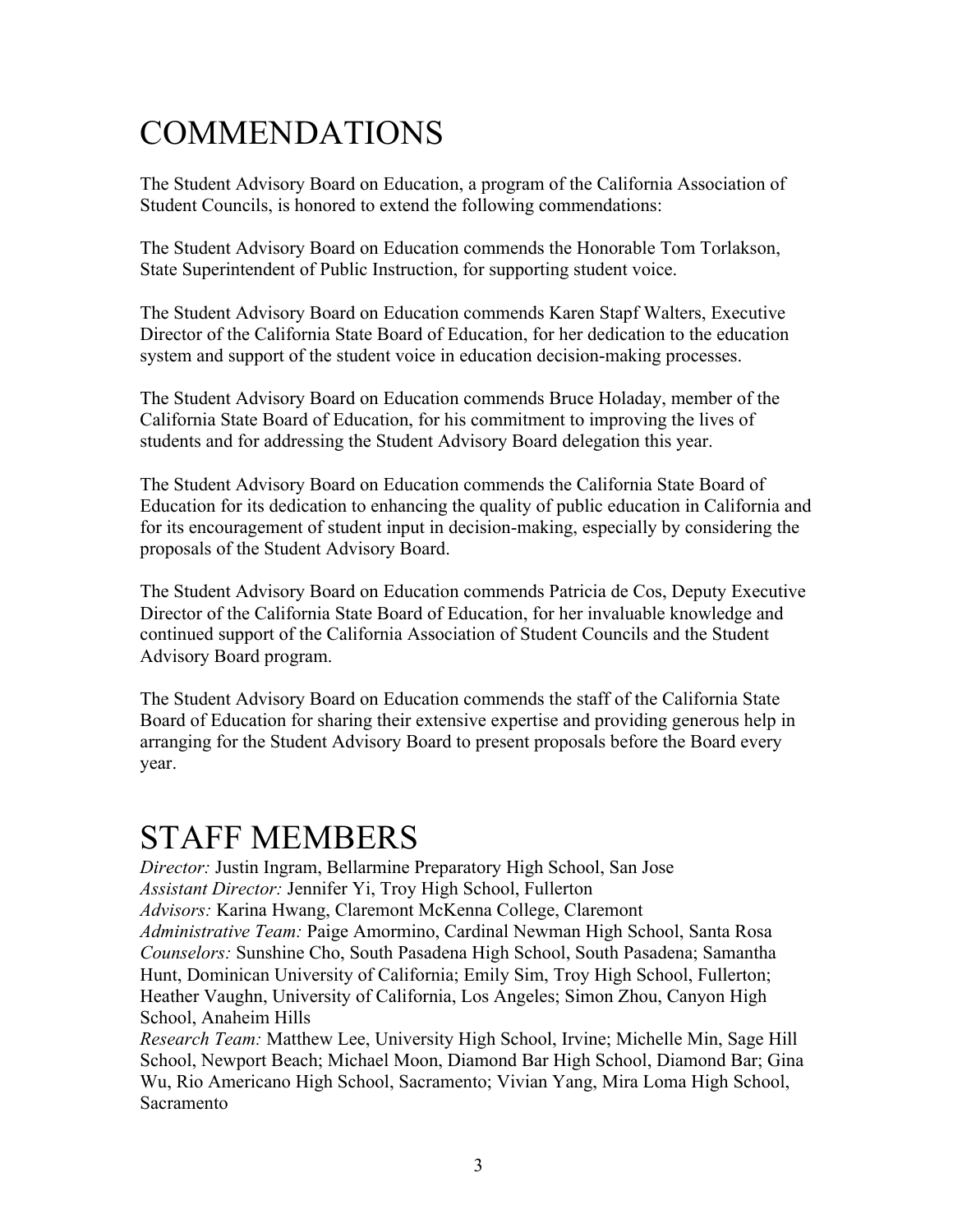Topic: Standardized Assessments Speaker: Amanda Parker, Lincoln High School, Stockton, Writer: Jzov Stith-Gambles, Inderkum High School, Sacramento Group Members: Shawn Adhout, Beverly Hills High School, Beverly Hills; Ana Alvarado, Metwest High School, Oakland; Aisha Khan, Aptos High School, Aptos; Ethan Kwan, Canyon High School, Anaheim; Christopher L. Paludi, Redondo Union High School, Redondo Beach; Amanda Parker, Lincoln High School; Nandeeni Patel, Vista Murrieta High School, Murrieta; Stockton; Jzov Stith-Gambles, Inderkum High School, Sacramento; Taylor L. Wang, Newbury Park High School, Newbury Park

#### **I. PRIORITY**

The Student Advisory Board on Education, a program of the California Association of Student Councils, establishes a standardized test that assesses the California State Standards that are represented by Common Core.

#### **II. RECOMMENDED SBE ACTION**

The Student Advisory Board recommends that the State Board Education:

1) Beginning with the current freshmen, the class of 2018, the SBAC shall serve as the high school exit exam in their junior year while the CASHEE serves as an alternative exam that they can take their senior year if they do not initially pass the SBAC.

2) Beginning in 2020, the CAHSEE will be eliminated as the high school exit exam and the SBAC will serve as the only high school exit exam in addition to its current role as an assessment of the Common Core Standards.

# **III. LOCAL AND STATEWIDE IMPLEMENTATION DETAILS**

#### **Policies**

Amend EC Section 60850 in order to

- A.) accurately address and assess the Common Core Standards
- B.) smoothly transition towards Common Core Standards

#### **Programs**

Similarly to current CASHEE assistance courses implemented in California Public schools, the State Board should continue to promote this program application for students who have not passed the SBAC or met Common Core Standards in order to assure that Common Core standards are met by students and core skills are attained by the students of the California Public Education System.

#### **IV. KEY ISSUES**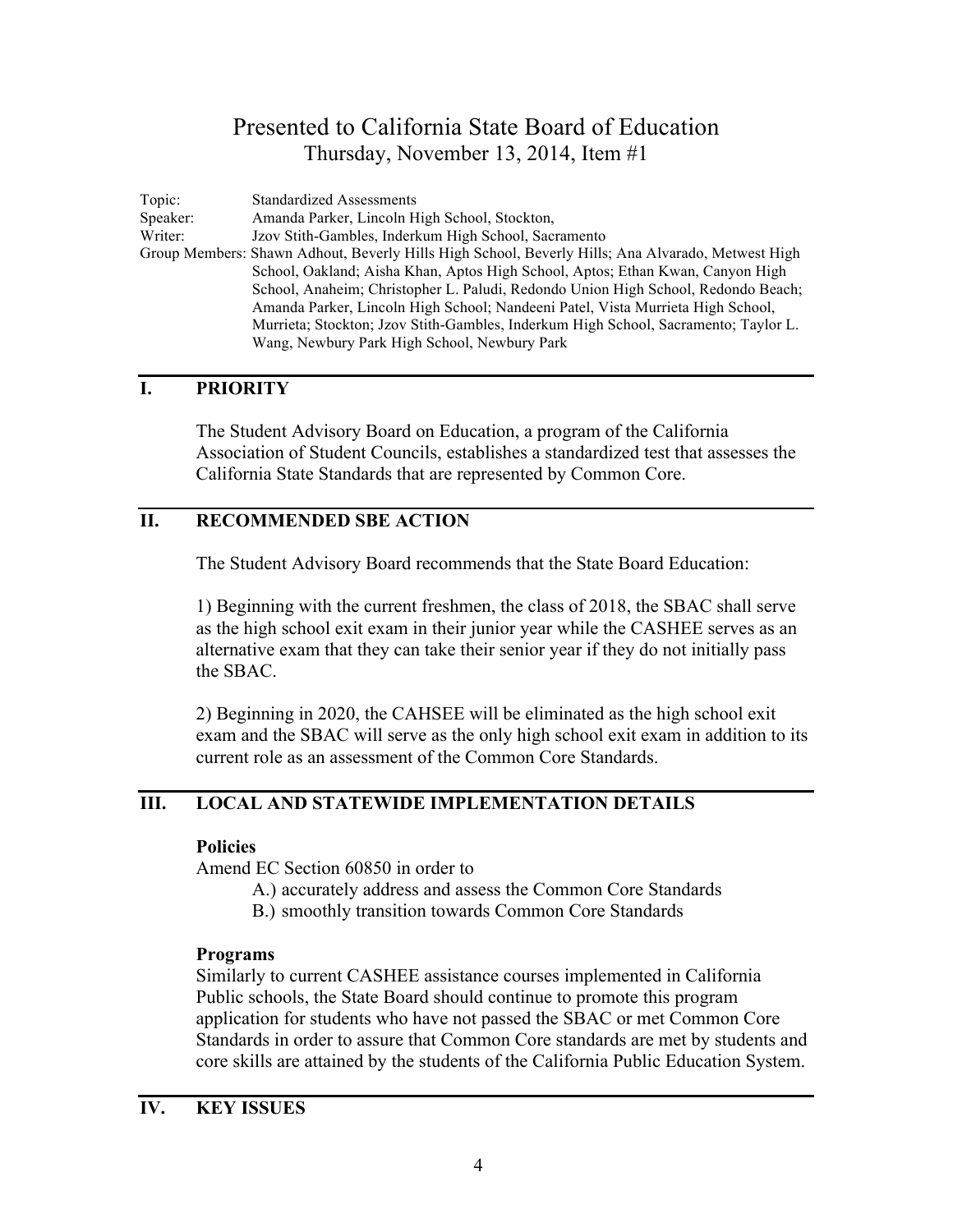#### **Student Attitude and Assumption**

- The CAHSEE does not challenge most students and it does not accurately reflect the new Common Core State Standards that students are now expected to learn.
- Students do not take the current standardized test seriously.

#### **Student and Teacher Experience**

- Administering two standardized tests takes away too much time from core material delivery and comprehension.
- Students and teachers are finding it difficult to shift to Common Core Standards.

#### **CAHSEE's Role**

• The CAHSEE does not reflect Common Core Standards

# **V. PROVEN RESULTS**

• Currently other states have or are planning on implementing the SBAC or PARCC as a high school exit exam.

# **VI. FISCAL ANALYSIS**

This recommendation saves the state money in the short term (years 2017-2020) because SBE is required to administer less CAHSEE tests overall due to it being an alternative assessment for students who do not pass the SBAC initially. In the long term (year 2020 and post 2020) it saves the state money because two tests will be consolidated into one; although the SBAC will be open for retakes, the overall cost to administer one SBAC assessment is less per student compared to that of the CAHSEE, which is administered 7 times a year. In addition, there will be a decrease in the necessary finances required to pay graders and to administer test materials.

#### **VII. RATIONALE**

Mandating the SBAC as the high school exit exam forces the consistent implementation of Common Core curriculum and reinforces the transition to common core in California schools existing under the jurisdiction of the State Board of Education. The transition formulated in our proposal keeps in mind current and incoming generations. The proposal of implementing the SBAC in a way in which it eventually becomes the high school exit exam will hold students to a higher standard and better prepare them for the future because students who are currently in elementary school, middle school or in early years of high school will have more exposure to common core curriculum due to the fact that it is implemented in early grades. There have been discussions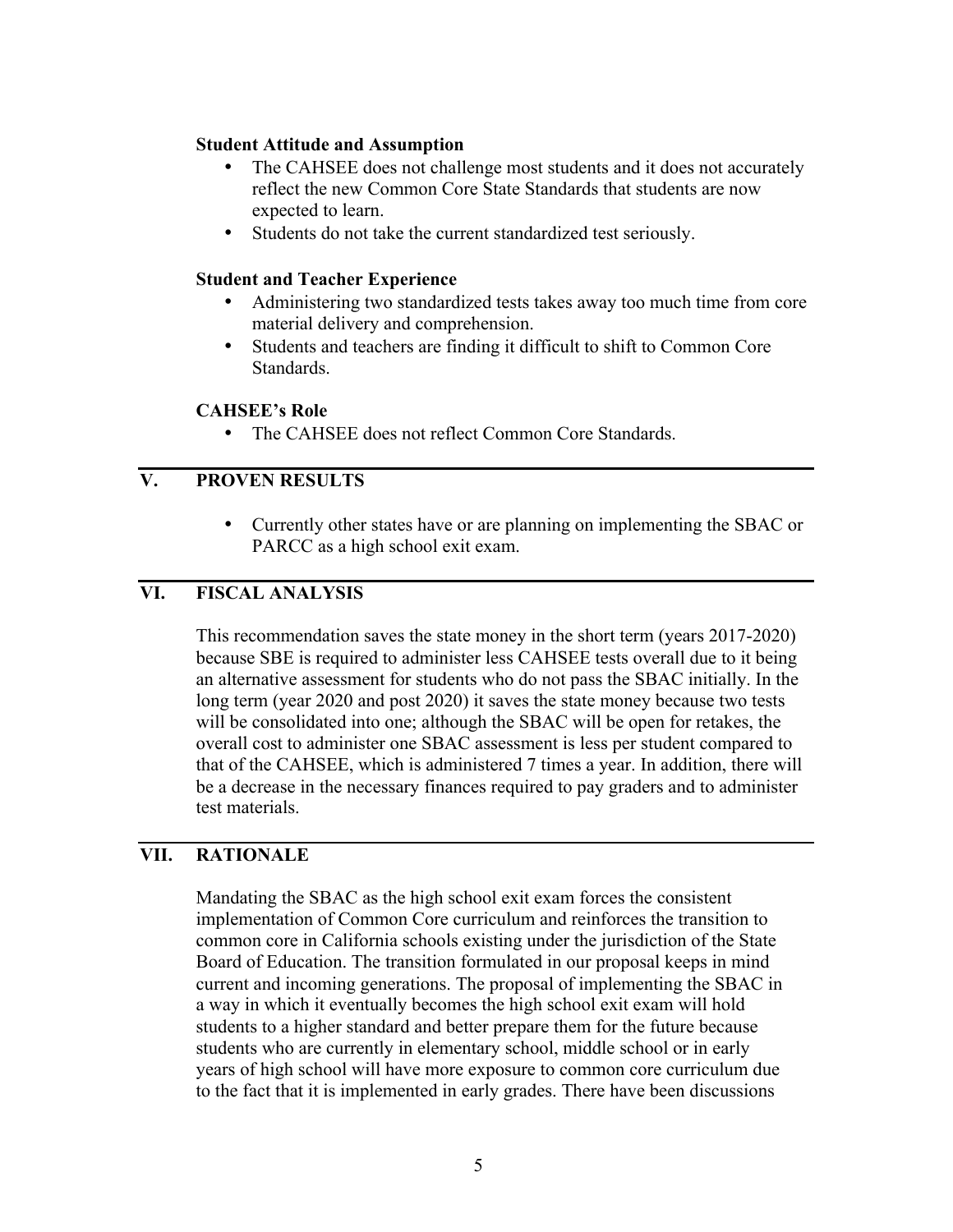regarding implementing the SBAC as the high school exit exam but we want this implementation to occur in a gradual manner increasing preparation time and familiarity for students. The date mentioned in our proposal was made definite with knowledge and consideration of how little common core is being implemented now and what it will take for common core to be established; the year 2020 accounts for the time it will take to thoroughly disseminate common core to all regions of California. Based on a quote from a Sacramento Bee article it is safe to say that "state education officials say a new test is unlikely until July 2017".

#### **VIII. SUMMARY OF PREVIOUS STATEWIDE DISCUSSION AND ACTION**

After determining that local proficiency standards were established in EC Section 51215 (repealed January 1, 2000) were generally set below a high school level and were not consistent with the state's content standards, the Legislature proposed the CASHEE in order to ensure that pupils who graduate can demonstrate effective state standards. EC Section 60850 (Chapter 1, statutes of 1999-2000, S.B.2, O'Connell) authorized the CAHSEE to be developed in accordance with State Board of Education adopted-content.

# **IX. BIBLIOGRAPHY**

http://imentorcorps.blogspot.com/2012/08/what-is-actual-cost-of-state-high.html http://www.sacbee.com/news/local/education/article2620174.html) *http://newamerica.org/downloads/ExitExam\_FINAL.pdf http://www.smarterbalanced.org/resources-events/faqs/ http://www.fairtest.org/common-core-assessments-factsheet*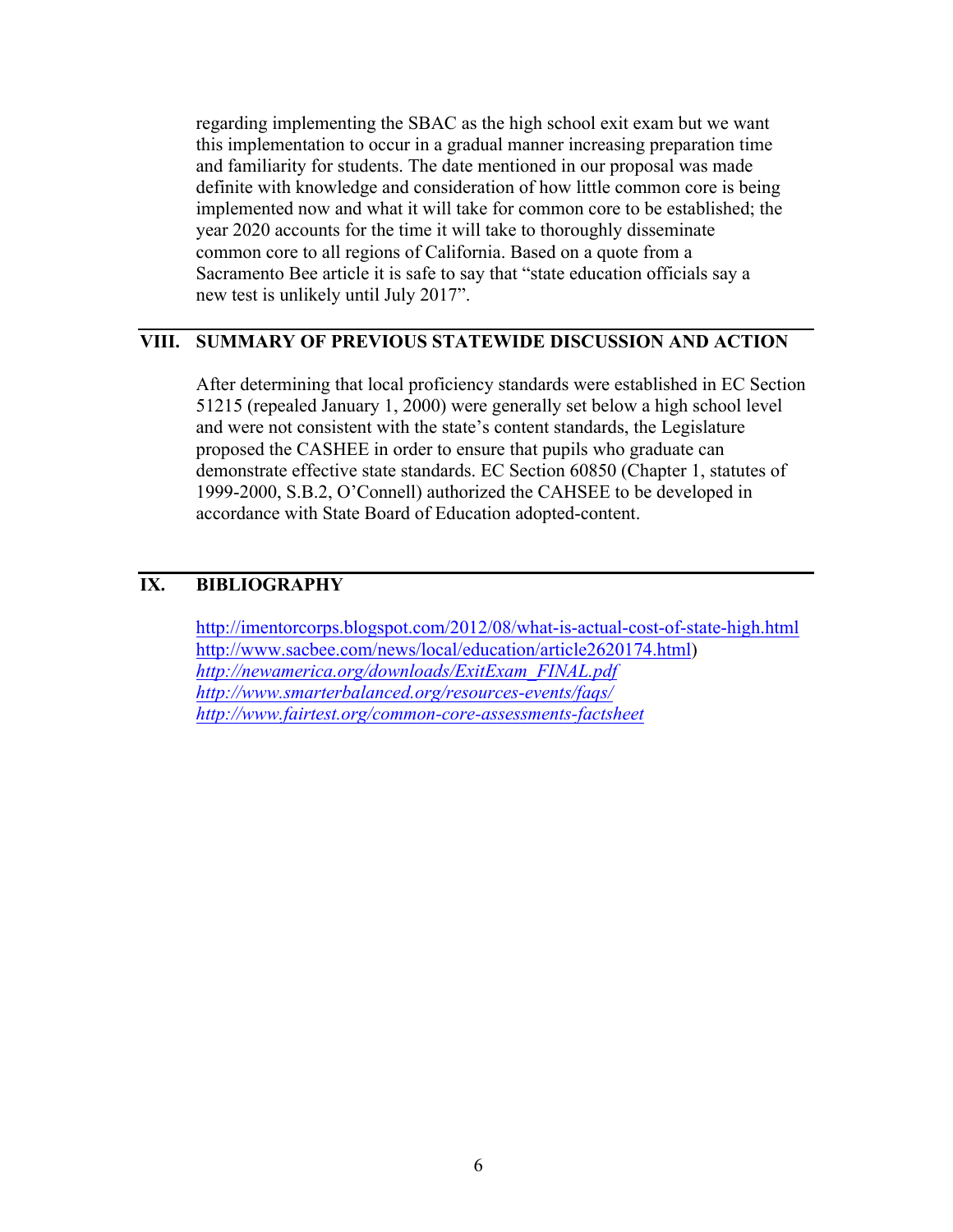Topic: Next Generation Science Standards Speaker: Ellen Wang, Troy High School, Fullerton Writer: Erica Huang, Arnold O. Beckman High School, Irvine Group Members: Rachel Alaynick, High Tech Los Angeles, Woodland Hills; Evie Klaassen, Windsor High School, Windsor; Andrew Kwak, South Pasadena High School, South Pasadena; Kyle Mehrian, Beverly Hills High School, Beverly Hills; Jack Mitchener, Heritage High School, Brentwood; Julian Mo, Mater Dei High School, Tustin; Kali Smiley, San Benito High School, Hollister; Emma Boggs, Oakdale High School, Oakdale; Ellen Wang, Troy High School, Fullerton; Erica Huang, Arnold O. Beckman High School, Irvine

#### **I. PRIORITY**

The Student Advisory Board on Education, a program of the California Association of Student Councils, identifies a method for student involvement in the implementation plan for the Next Generation Science Standards in California as a priority.

#### **II. RECOMMENDED SBE ACTION**

The Student Advisory Board recommends that the SBE:

1) Establish an annual student survey on the implementation of NGSS in California schools on statewide assessments of NGSS;

2) Establish a framework for communication between the State Board of Education and the county and district Student Board Members to ensure that the standards are implemented effectively.

# **III. LOCAL AND STATEWIDE IMPLEMENTATION DETAILS**

#### **Policies**

The state should establish a standard survey attached to the statewide assessment on NGSS that would give feedback to the State Board of Education on the success of the implementation and content of the NGSS in schools throughout California. The survey should offer student opinion **regarding all, but not limited to, the following:** 

- A. Methods Teachers Use in Implementing NGSS
	- a. For example: Select all of the following methods (hands-on activities, videos, current events, professional exposure, field trips, etc.) your teacher(s) used in teaching NGSS standards.
- B. Student Readiness
	- a. For example: Rate how prepared you felt about this assessment.
- C. Administration Involvement
	- a. For example: Rate how well your administration prepared you for the test.
- D. Resource Implementation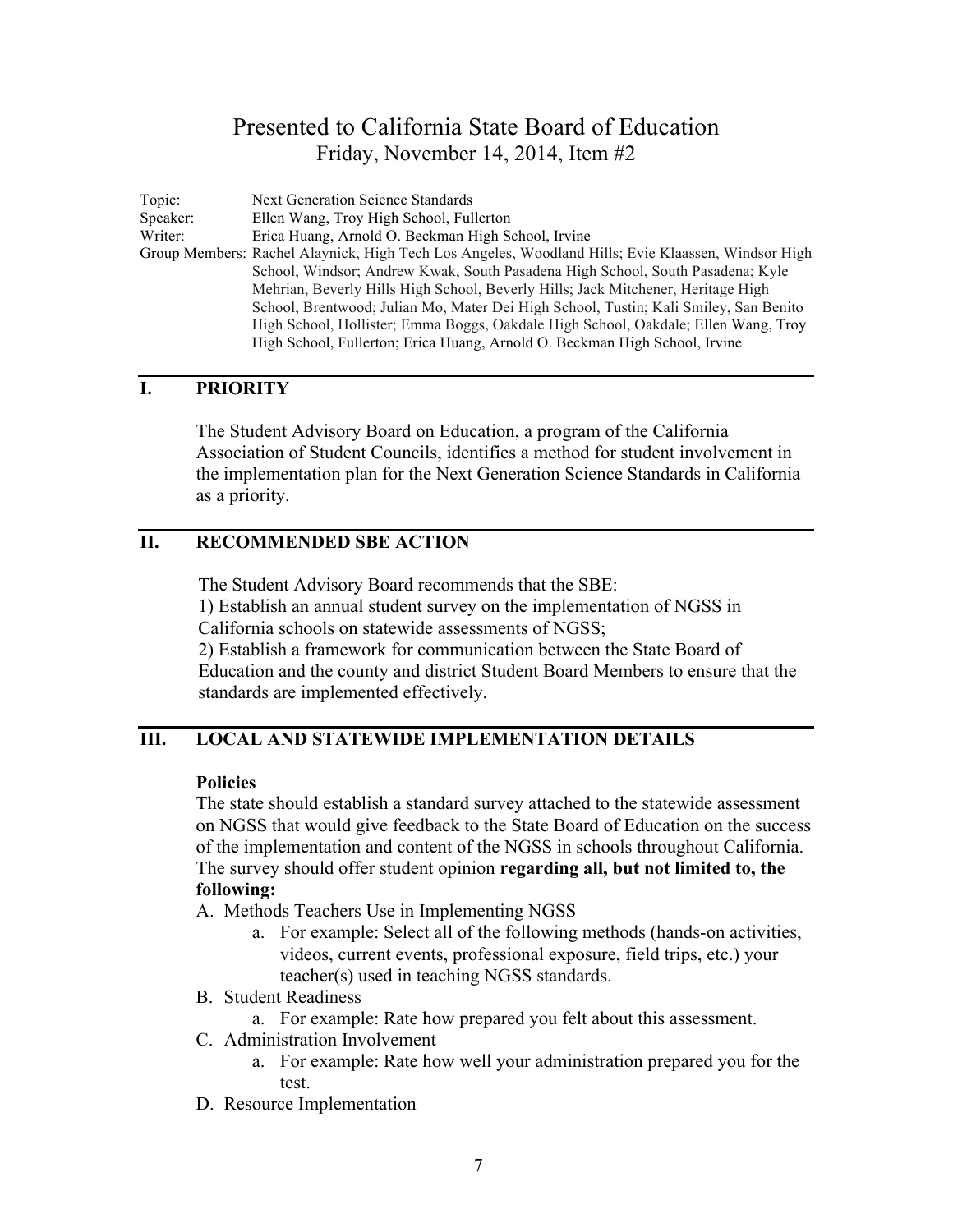a. For example: Rate the effectiveness of the resources provided to you for the mastering of NGSS standards

#### **Programs**

The State Board of Education should solicit information from the Student Board Members or ASB/student government presidents (in absence of existing Student Board member) on a local level to gather student opinion by their method of choice (e.g. through surveys/polls, forums) and relay gathered information via email (or any other means of active communication the State Board of Education devises) to the State Board of Education periodically during the implementation of NGSS.

#### **Student Action**

Every student will be assessing the state of implementation of NGSS based on their experiences through the surveys in the aforementioned policy. In addition, district and county student board members will be gathering feedback from their respective area's student population and relaying this information to the Board of Education.

# **IV. KEY ISSUES**

a. The current framework for NGSS includes a survey for stakeholders to evaluate the effectiveness of the implementation of NGSS; however, the current survey of stakeholders do not include students, hindering the ability for students to give their input.

# **V. PROVEN RESULTS**

- The CAHSEE survey at the end of the CAHSEE is used to gauge student preparation for the test and student intentions after graduation. The survey at the end of the CAHSEE, which allows for high school graduation, demonstrates how current high school graduation standards have influenced students.
- LCFF includes a student involvement aspect through possible surveys, which demonstrates how previous legislative action has valued the voice of students through survey methods.
- Student United for the Representation of Fremont Unified School District Board (SURFBoardE) is a student group comprised of fifteen students from the five high schools in the Fremont Unified School District. It acts as a liason between the 30,000 students of FUSD and the district's board of education.
- SB 1422, which is an avenue of student-teacher evaluation, demonstrates how student opinion is valued and is beneficial.
- Los Altos High School in Los Altos, CA conducts the annual Student Educational Conference, where student teams develop ideas to implement on the local level in the next school year. This demonstrates the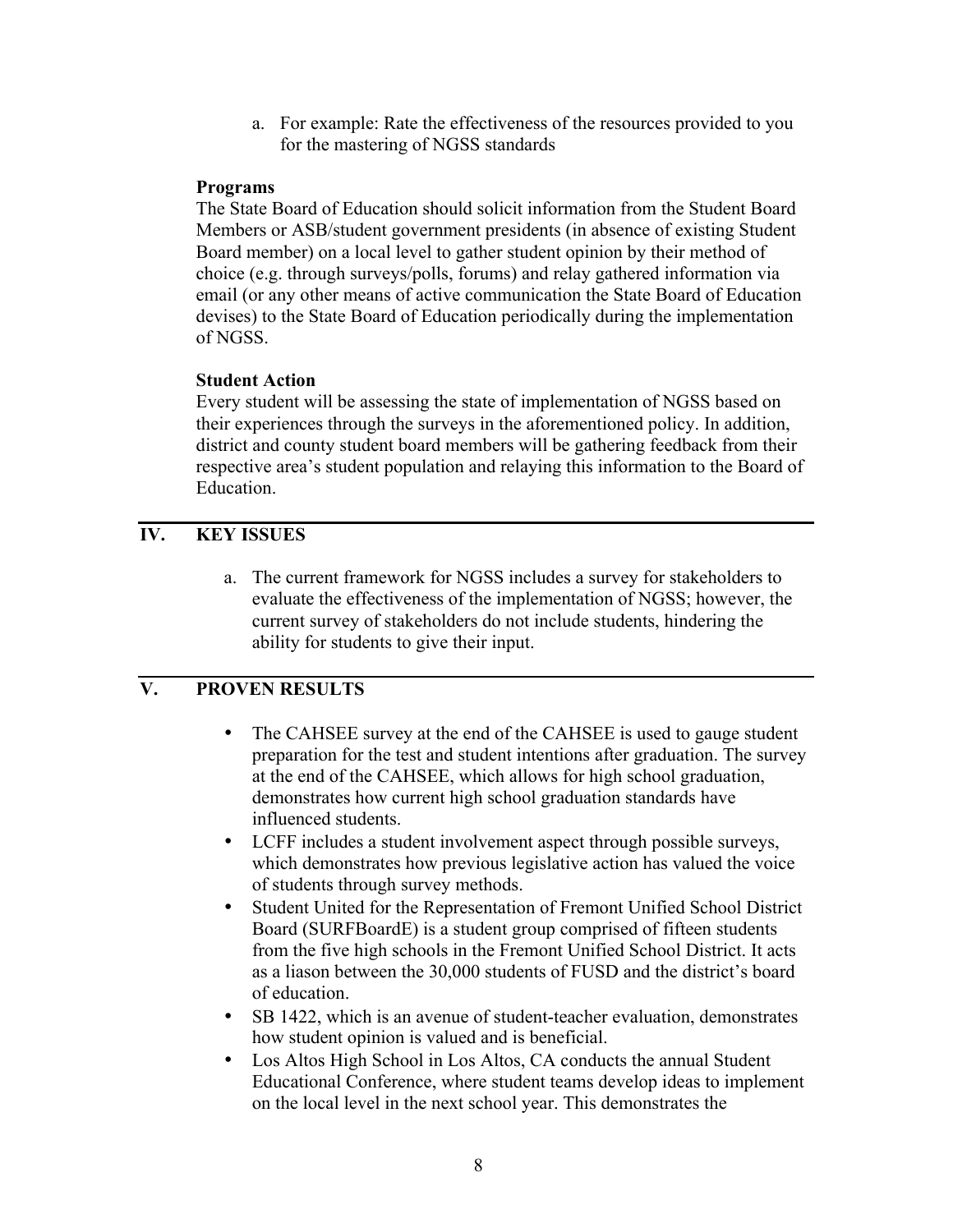mutualistic relationship between the creators of policies and students, the primary stakeholders.

# **VI. FISCAL ANALYSIS**

The cost of implementing a student survey at the end of the statewide NGSS assessment would not lead to any additional cost if the assessment is administered online. If the statewide NGSS assessment is a paper test, the cost would only constitute paper and ink. The only other administrative cost would account for the time needed for the interpretation of the survey results, and for the Board of Education to communicate with district and county student board members on NGSS implementation.

#### **VII. RATIONALE**

The Next Generation Science Standards is new standard that will be implemented in California's education system. The adoption of NGSS is a daunting project, much like the launching of Common Core has been. However, even after years of preparation, administrators, teachers, parents, and students alike are not prepared and educated enough on Common Core. Many teachers are confused as to what and how they should teach, resulting in falling test scores and disorder. To avoid this similar fate with the NGSS implementation, student voice will be instrumental. By gauging student progress and reactions (and in turn, effectiveness of teachers) in regards to NGSS in its early years, the Board of Education could take quick action to remedy any problems that should arise. The survey results should be used to revise the NGSS framework in accordance with student concerns. As a part of the field test of the Smarter Balanced Assessment Consortium, many of the Consortium states surveyed participants. Similarly, NGSS should feature student feedback. The survey will be a quick, easy, and efficient way to communicate student response.

Furthermore, by increasing effective communication between district and county district Student Board Members and the Board of Education would increase the insurance of the success of NGSS. Opening up this avenue of communication would allow the Board of Education to directly solicit student responses on the implementation of the NGSS framework.

With the addition of student voice, implementation of Next Generation Science Standards in California can be assessed effectively, in turn leading to the advancement of California science education excellence.

#### **VIII. SUMMARY OF PREVIOUS STATEWIDE DISCUSSION AND ACTION A. Previous Legislative Action:**

• SB 300: provides a process for reviewing, updating, or revising science standards.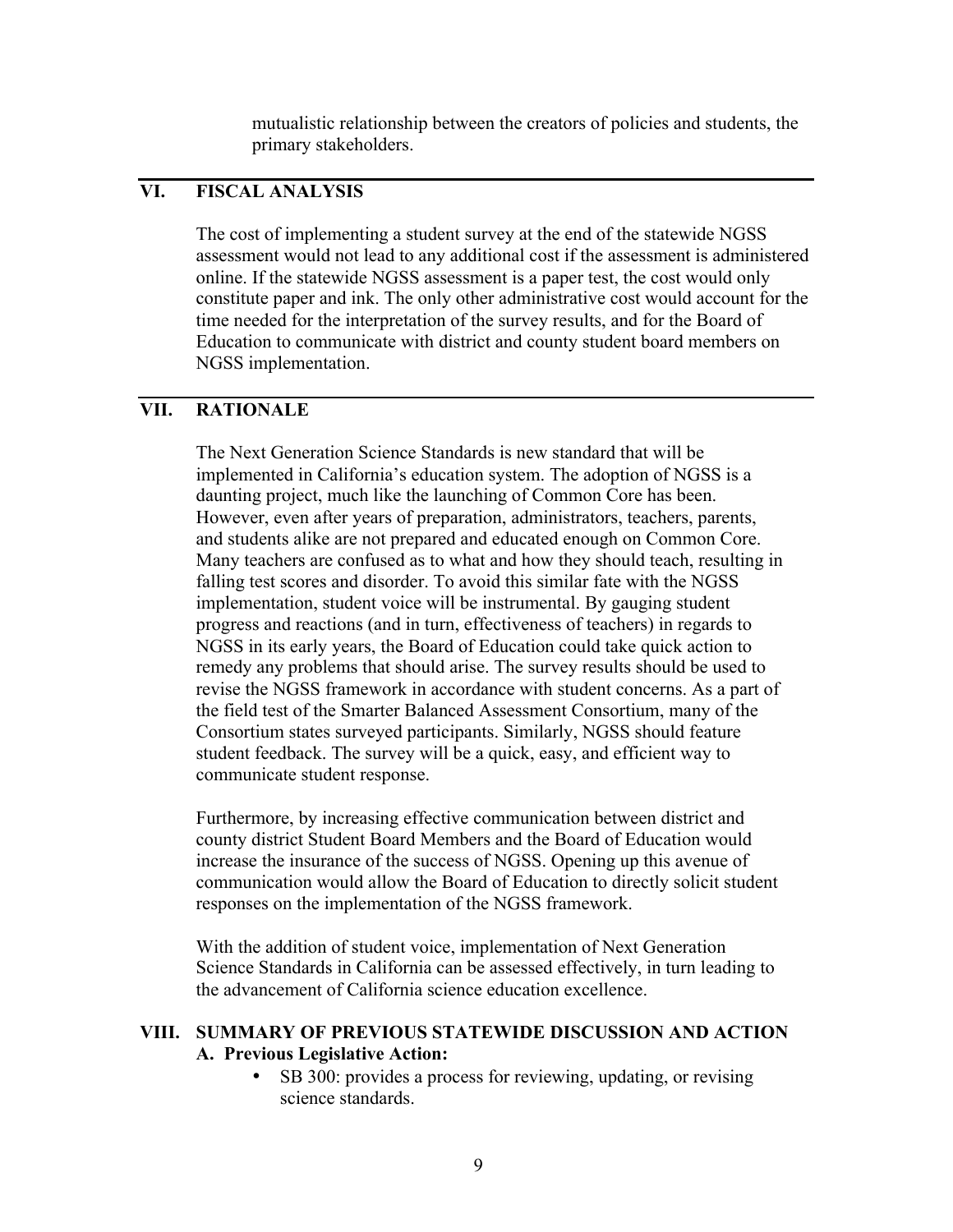Topic: Student Involvement in Local Control Funding Formula (LCFF) Speaker: Deborah Lee, Beverly Hills High School, Beverly Hills Writer: Michelle Tran, Valencia High School, Placentia Group Members: Ka'Shauna Bartlow, East Bay Arts High School, Hayward; Anthony Chen, South Pasadena Senior High School, South Pasadena; Ariana Garrotto, Los Angeles Center Enriched Studies, Los Angeles; Deborah Lee, Beverly Hills High School, Beverly Hills; Maya Roshandel, South Pasadena Senior High School, South Pasadena; Michelle Tran, Valencia High School, Placentia; Darren Wang, Suzanne Middle School, Walnut; Allexandra Weil, Archbishop Mitty High School, San Jose; Jerome Yao, Walnut High School, Walnut; Victoria Yuan, American High School, Fremont

#### **I. PRIORITY**

The Student Advisory Board on Education, a program of the California Association of Student Councils, identifies the incorporation of student input in the Local Control and Accountability Plan (LCAP) assessment as a priority.

#### **II. RECOMMENDED SBE ACTION**

The Student Advisory Board recommends that the SBE: 1) establishes a set of guidelines for best practices for ways to "consult students" as defined by the Local Control and Accountability Plan (LCAP); 2) distributes this set of guidelines to school districts throughout California

#### **III. LOCAL AND STATEWIDE IMPLEMENTATION DETAILS**

#### **Programs**

The State Board of Education would distribute a set of guidelines for best practices in methods of "consulting students" that would aid school districts in effectively soliciting student input. These set of guidelines could be drafted by the California Association of Student Councils.

#### **IV. KEY ISSUES**

- There is a lack of high quality options for implementing the defined methods for incorporating student input in the school's LCAP evaluation, and more largely on the pertinent allocation of funds through the LCFF system.
- There is a lack of utilized student voice in the decisions that are made to benefit schools and students.
- District boards do not effectively utilize and take action upon student feedback.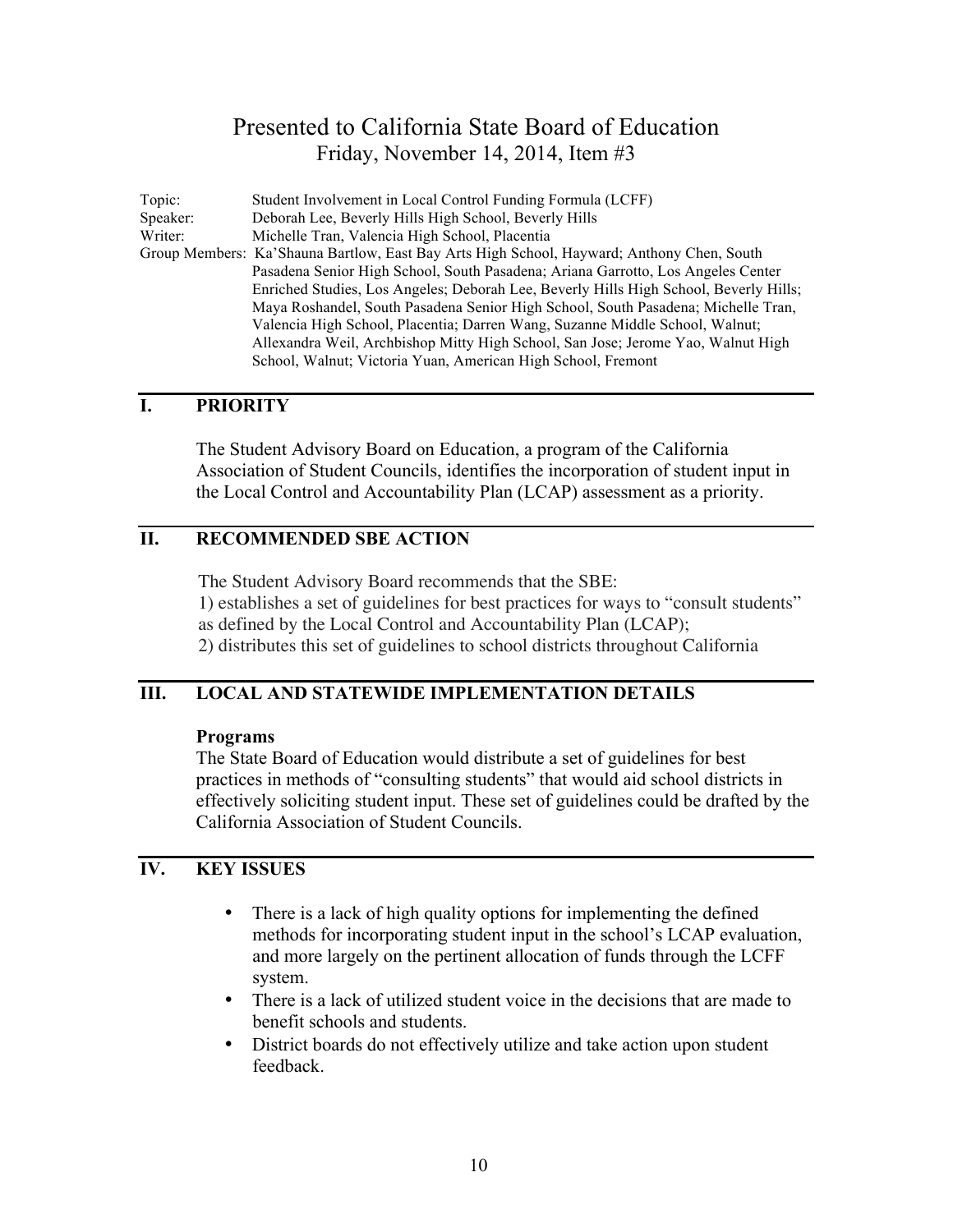# **V. PROVEN RESULTS**

- In the course of three days, students have developed various implementation options for increasing student engagement. Among these optimal options, students found that one of the most effective ways in acquiring student voice is the formation of a student advisory committee, consisted of student representatives based on student population and diversity that would draft a survey evaluating a school's performance. The committee would then present the survey results to the district board of education to implement the feedback in funding. The survey results would also be attached to the annual LCAP update and the tri-annual LCAP report.
- The California Association of Student Councils and Association of California School Administrators (ACSA) have teamed up to create a video which outlines the best ways to solicit student opinion for LCAP which will go out to all ACSA members.

# **VI. FISCAL ANALYSIS**

This would have minimal expense to the State Board of Education as the California Association of Student Councils has volunteered to establish guidelines for student engagement. The State Board of Education may incur the cost of distribution of the guidelines to school districts.

### **VII. RATIONALE**

As key stakeholders in their own education, students must address their needs on a local level through structured implementation options. The California Association of Student Councils voluntarily offers to help formulate this set of guidelines by compiling the opinions of diverse groups of students. By endorsing one or a few of these options, students would be able to voice their concerns as essential participants of their own schools and the district's LCAP. This would furthermore ensure that districts are meeting the state's priority to include student engagement in the Local Control Accountability Plan.

As generations evolve, student demands must be met accordingly. Although we currently have the Student Advisory Board on Education that gives the students the opportunity to make change on a state level, it is evident that there is a lack of gathering meaningful student feedback on a local level. Providing options for districts to put into action allows for a more accurate and effective way to represent the large number of diverse students in California.

Students across California are advocating for their needs and concerns to be addressed. Because districts have no clear examples for soliciting student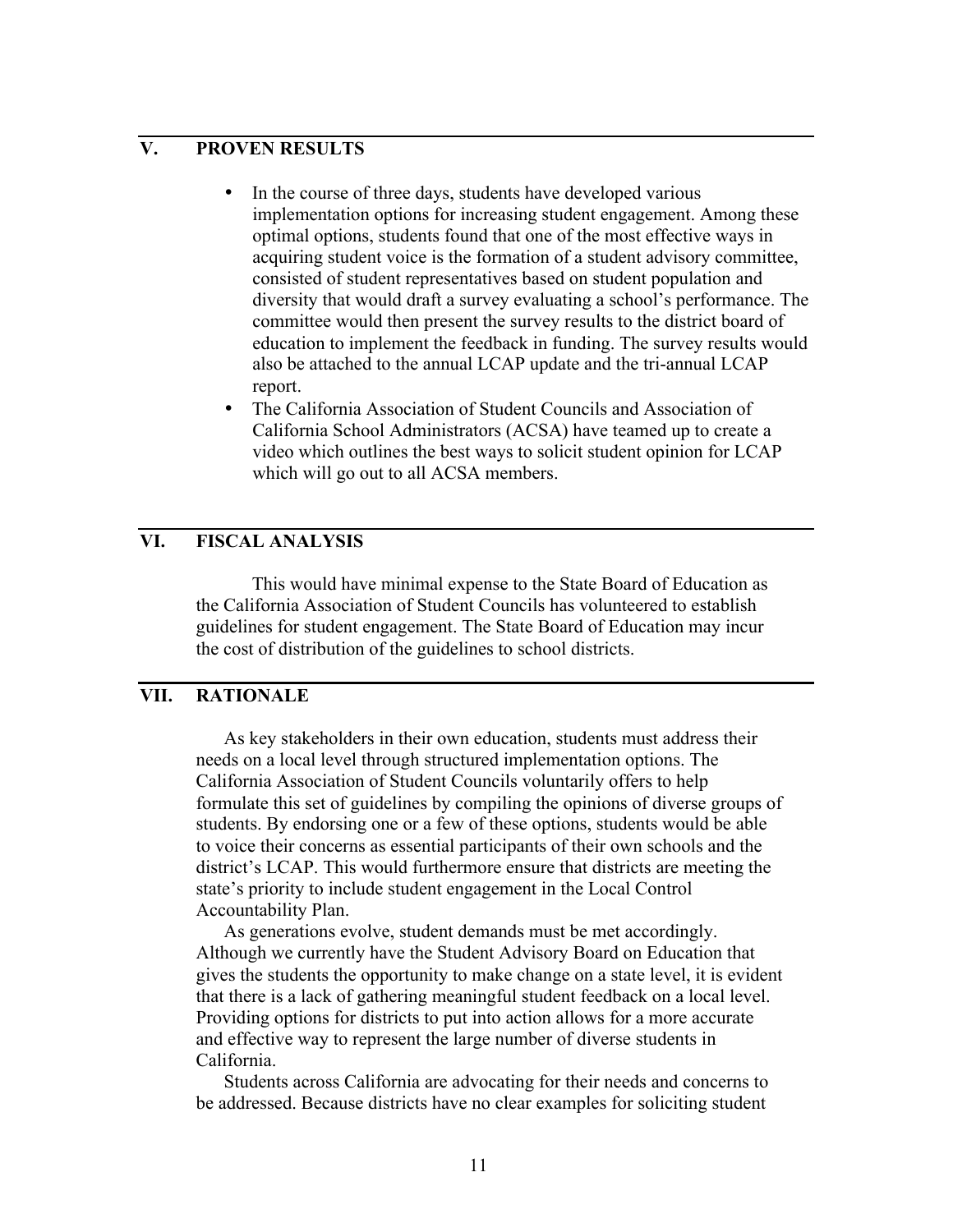input, students are standing idle as decisions for the allocation of funds are made with insufficient student feedback. A firsthand analysis of LCAP performance is critical and can only be illustrated through the students' firsthand experiences. Because LCAP highlights that student voice is vital and the State Board of Education dedicates time for students to express their own notions through the Student Advisory Board on Education, local district boards should adopt this model behavior.

#### **VIII. SUMMARY OF PREVIOUS STATEWIDE DISCUSSION AND ACTION**

#### **B. Previous Student Advisory Board on Education Recommendations:**

- *Student Voice and Decision Making, SABE 2013*
- *Funding and Resources, SABE 2013*

#### **C. Present Pertinent Regulations and Policy:**

• *Education Code Section 52060, 52066, 47606.5*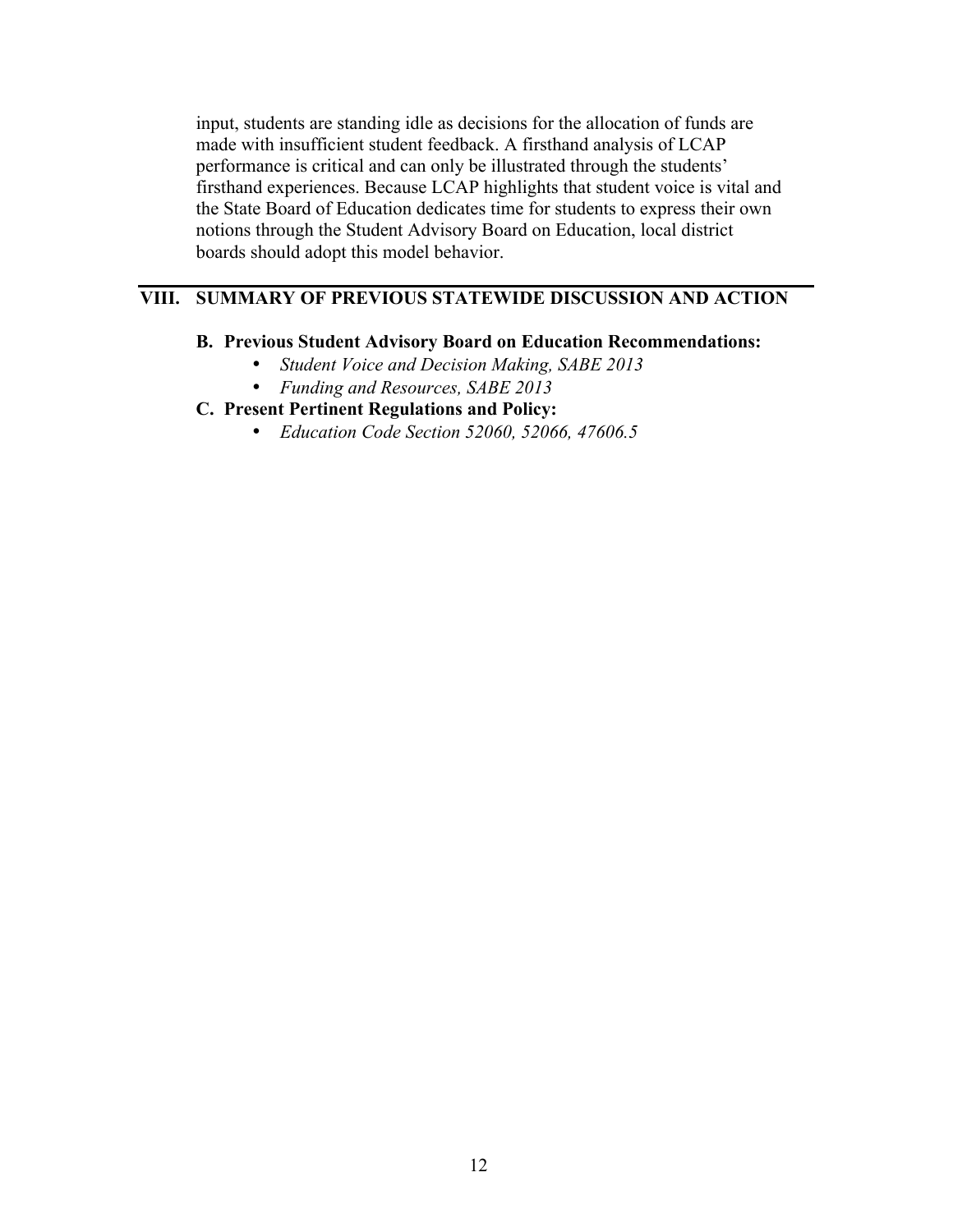Topic: Role of Technology Speaker: Jacobzen Chang, Troy High School, Fullerton Writer: Alisha Nagarkar, Capistrano Valley High School, Mission Viejo Group Members: Jacobzen Chang, Troy High School, Fullerton; Savannah Edwards, Kearny High School, San Diego; Siena Getz, Kit Carson Middle School, Sacramento; Rachel Groberman, Los Angeles Center for Enriched Studies, Los Angeles; Helen Huh, Troy High School, Fullerton; Bridget Lee, West Ranch High School, Santa Clarita; Candice Matsumura, Calabasas High School, Calabasas; Alisha Nagarkar, Capistrano Valley High School, Mission Viejo; Noella Park, Troy High School, Fullerton; Sean Wang, Troy High School, Fullerton

#### **I. PRIORITY**

The Student Advisory Board on Education, a program of the California Association of Student Councils, establishes updating the educational system to meet the needs of an evolving, technology-driven society as a priority.

#### **II. RECOMMENDED SBE ACTION**

The Student Advisory Board recommends that the SBE:

1) Creates a new set of explicit educational technology learning standards specific to grades K-3, 4-6, and 7-8; and

2) Outlines specific ways for school districts to integrate technology into the classroom curriculum of all subjects for grades K-12

# **III. LOCAL AND STATEWIDE IMPLEMENTATION DETAILS**

#### **Policies**

California's Content Standards should be revised to include a new, more detailed and more advanced set of technological learning standards for grades K-3, 4-6, and 7-8. Implementing these explicit learning standards will promote high school, college, and career readiness.

In grades K-3, students should learn:

• Alphabet/keyboard layout, basic typing skills, word processing, graphics (e.g. Microsoft Paint), and basic computer operations

In grades 4-6, students should learn:

• Online privacy/safety, basic web communication (e.g. Email), how to use search engines and conduct research, and basic digital presentation (e.g. PowerPoint), basics of spreadsheet software (e.g. Excel)

In grades 7-8, students should learn:

• Advanced typing skills, advanced word processing, and troubleshooting strategies for hardware/software issues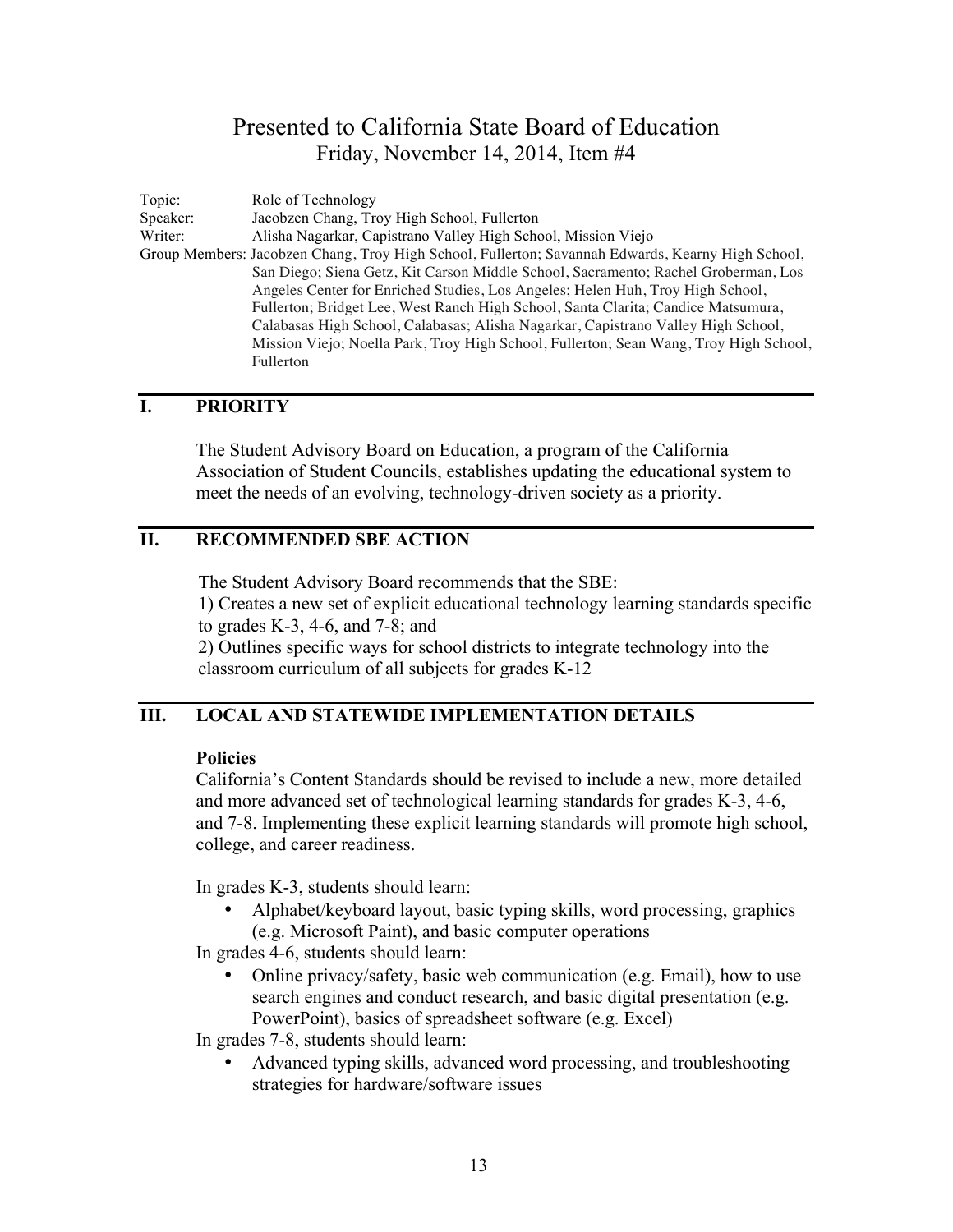Students will apply and become more advanced in all of these skills in grades 9- 12.

# **Programs**

The SBE should encourage schools build computer labs accessible to all students or rotate laptop/computer carts between classrooms in order to ensure that all students have equal access to technology, specifically students of lower socioeconomic background who have historically been disadvantaged.

The SBE should also urge school districts and schools to provide increased professional development for teachers in order to ensure they are capable of effectively integrating technology in the classroom. These local teacher trainings/workshops should outline innovative and engaging ways K-12 teachers of *all subjects* can integrate technology into their classroom curriculum. Examples:

• Videos, animations, PowerPoint, Google Classroom, digital textbooks, and other digital tools and online resources

# **IV. KEY ISSUES**

- *a.* The current California Content Standards lack explicit educational technology learning standards appropriate for the  $21<sup>st</sup>$  century
- *b.* Many students in California graduate high school without adequate proficiency in technology and are unprepared for their college and/or career-based futures
- *c.* Technology integration is essential to prepare students for their college and/or career-based futures, but technology is just another tool if teachers do not know how to integrate it
- *d.* Instead of discouraging students from using Internet-connected devices in the classroom, teachers should provide opportunities for students to connect and share in an online environment, which the primary method of communication in the  $21<sup>st</sup>$  century working world

# **V. PROVEN RESULTS**

- The top 15 public high schools in the U.S have implemented explicit and advanced technological learning standards
- Several school districts in California have outlined their own more detailed and advanced grade-based technology learning standards (Long Beach Unified School District, all 32 school districts managed by Fresno County Office of Education)
- 34 of the 50 states emphasize increased professional development in technology and have specific educational technology *state* standards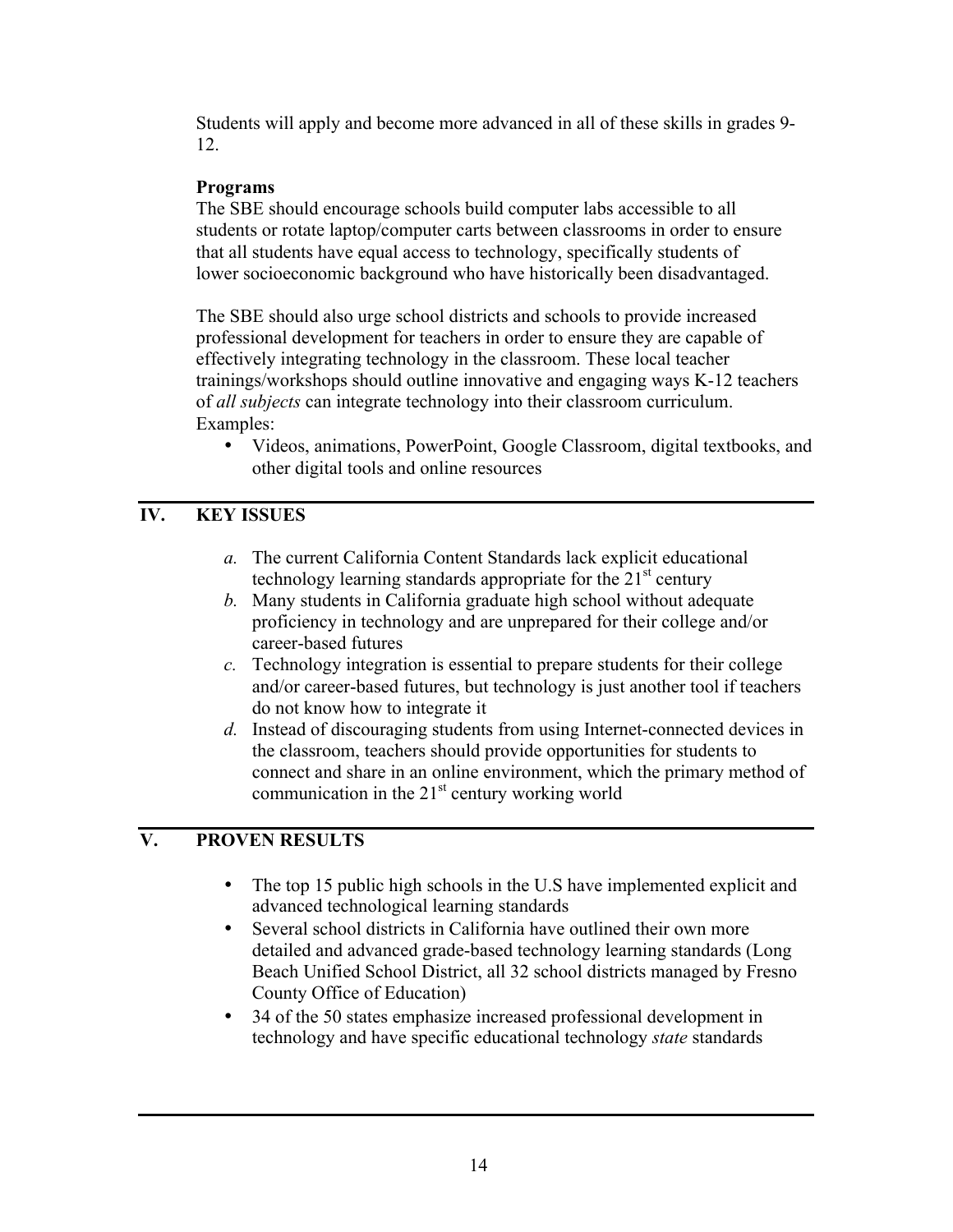#### **VI. FISCAL ANALYSIS**

Due to the fact that state funds have already been allocated (CCSS Implementation Funds) to provide schools with computers and computer programs, it is estimated that schools in California will have the sufficient resources needed to effectively integrate technology in the classroom in the next three years. Therefore, the suggestions put forth in this proposal will incur *little to no cost* to the SBE.

# **VII. RATIONALE**

K-12 teachers of all subjects in California need to integrate technology in the classroom in order to ensure that all students are prepared for college and/or career-based futures and can successfully compete in the technology-driven 21<sup>st</sup> century. The CCSS Implementation Funds will provide all schools in California with sufficient resources to integrate technology in the classroom within the next three years; however, technology cannot be effectively integrated without professional development for teachers and an explicit set of technology learning standards.

# **VIII. SUMMARY OF PREVIOUS STATEWIDE DISCUSSION AND ACTION**

#### **D. Previous State Board of Education Action:**

• Adoption of the Common Core State Standards (2010), which recommend the use of technology in the classroom but lack explicit educational technology learning standards appropriate for the  $21<sup>st</sup>$ century

#### **E. Previous Pertinent Regulations and Policy:**

- Education Code Section 52295.10-.55 (Education Technology Grant Act of 2002) allocated funding for technology "to improve pupil academic achievement"
- Education Code Section 52250-52254 (Digital High School Education Technology Grant of 1997) provided technology grants for high schools and declared that the computer knowledge is "essential for individual success for the continued economic prosperity of the State of California" and that "all students must be computer literate" before graduating high school

#### **F. Previous Legislative Action:**

• Enhancing Education Through Technology Act of 2001 (No Child Left Behind Act Part D), primary goal is to "improve student academic achievement through the use of technology in elementary schools and secondary schools"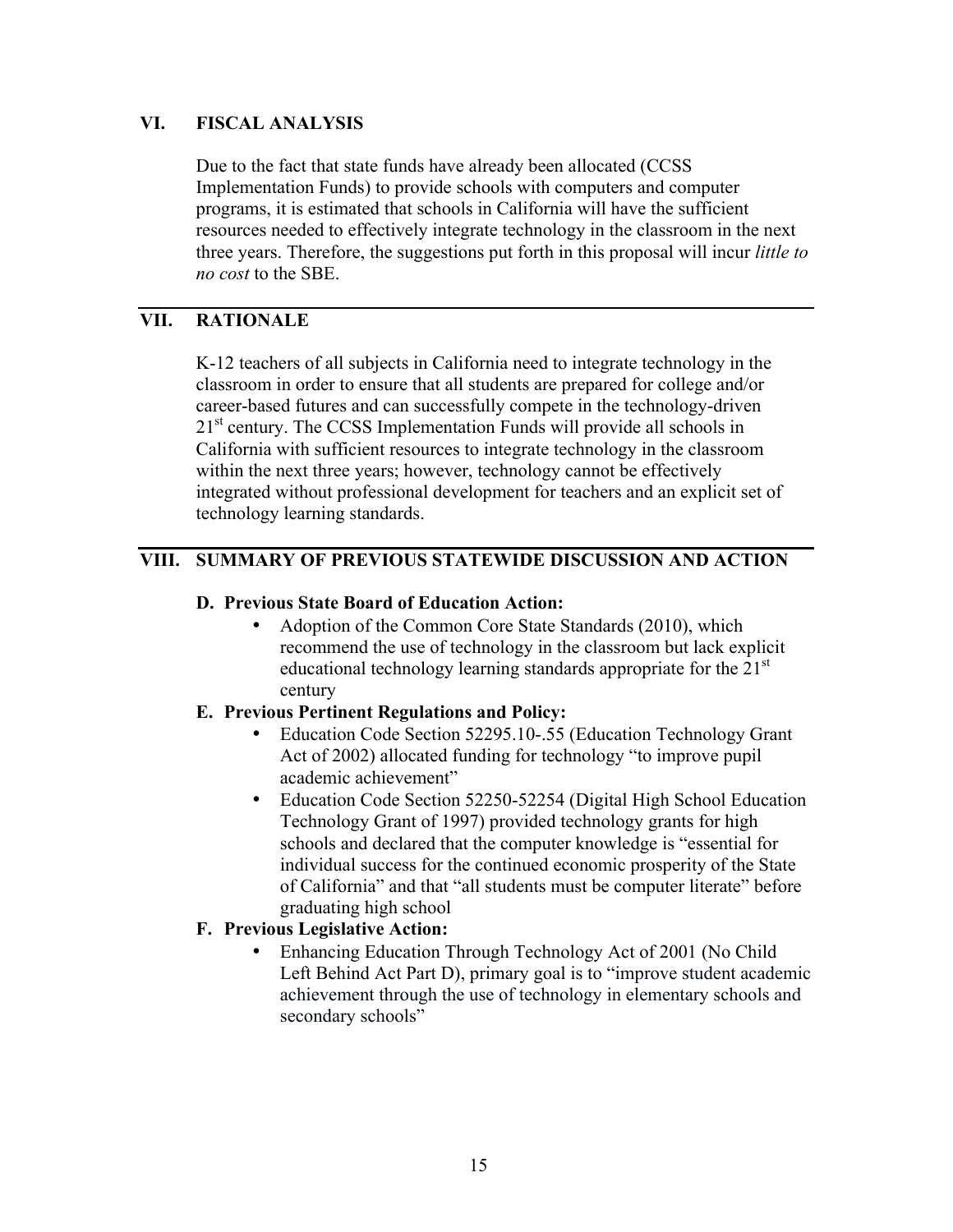Topic: Evaluation of Schools Speaker: Michael McFarland, Palos Verdes Peninsula High, Rancho Palos Verdes Writer: Olivia Nouriani, South Pasadena High, South Pasadena Group Members: Monika Deukmejian, Verdugo Hills Sr. High, Tujunga; Nidhi Kakulawaram, Cypress High School, Cypress; Michael McFarland, Palos Verdes Peninsula High, Rancho Palos Verdes; Josephine Minnick, Kit Carson Middle, Sacramento; Olivia Nouriani, South Pasadena High, South Pasadena; Jessica Poeppelman, Kit Carson Middle, Sacramento; Mani Roshandel, South Pasadena High, South Pasadena; Elitza Todorova, San Marcos High, San Marcos; Jane Xu, Albany High, Albany; Jasmine Yong, Oakdale High, Oakdale

#### **I. PRIORITY**

The Student Advisory Board on Education, a program of the California Association of Student Councils, establishes accurate and holistic evaluation of schools as a priority.

# **II. RECOMMENDED SBE ACTION**

The Student Advisory Board recommends that the SBE:

1) Include holistic indicators in its measurement of the Academic Performance Index in addition to standardized testing by considering aspects of schools evaluated through SARCs.

# **III. LOCAL AND STATEWIDE IMPLEMENTATION DETAILS**

#### **Policies**

The SBE should use data reported in School Accountability Report Cards (SARC) to calculate the API, primarily student-teacher ratios, attendance and dropout rates, teacher qualifications, conditions of facilities, number of AP courses, opportunities for parental involvement, and student-counselor ratios.

#### **IV. KEY ISSUES**

- API primarily accounts for standardized testing, encouraging teachers to teach students to perform well on standardized tests instead of focusing on college and career readiness, real-world experiences, and complete absorption of concepts.
- A school's API is considered the measurement of the quality of a school, despite the fact that it considers only limited factors.

#### **V. PROVEN RESULTS**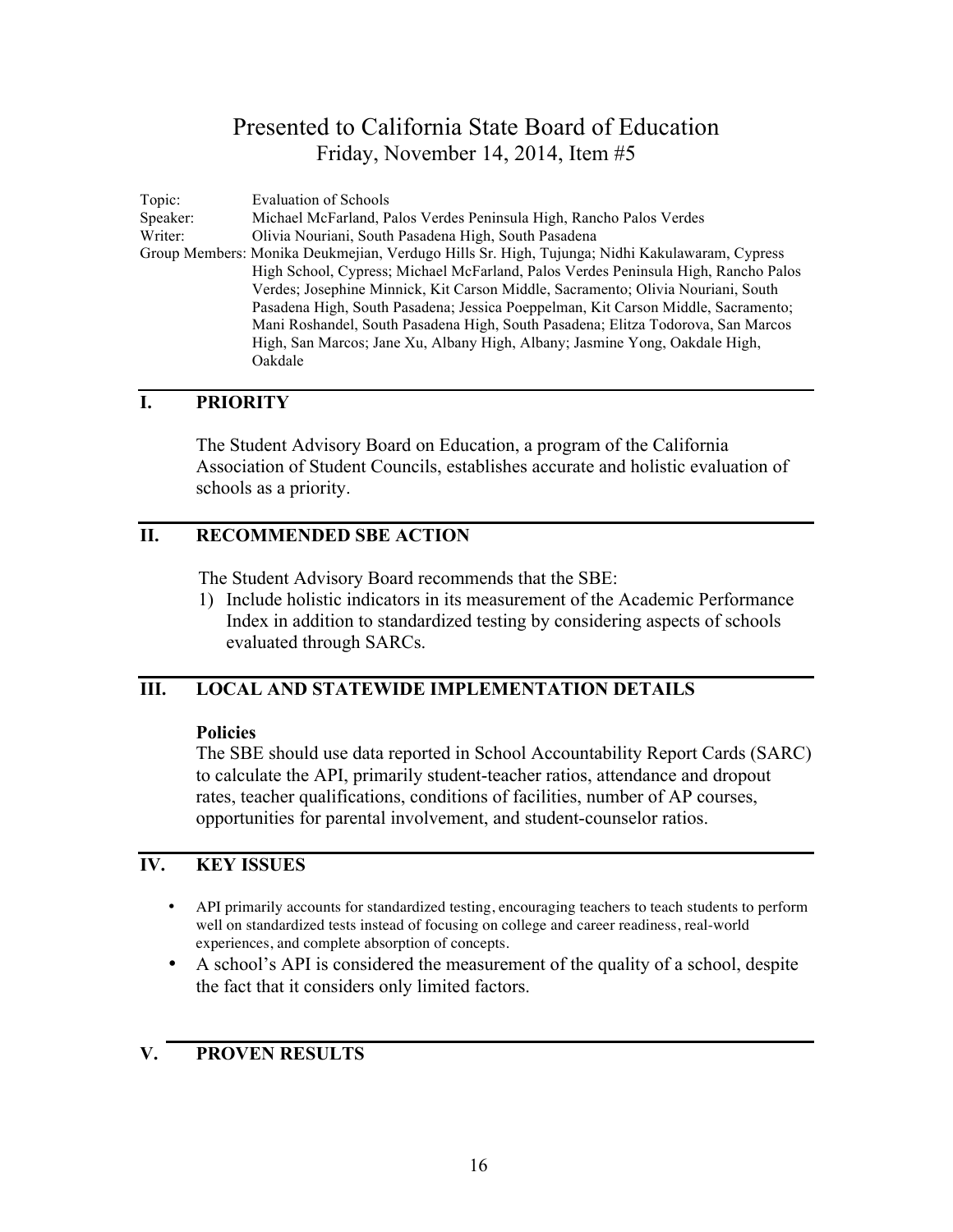- Student feedback has been proven to be valid and reliable at the college and high school level when implemented effectively (Center for Research on Educational Accountability and Teacher Evaluation).
- Lower student-teacher ratios result in higher achievement on standardized tests (1985-89 Tennessee Student-Teacher Achievement Ratio experiment).
- SARC currently holds schools accountable for holistic aspects of their institution.

# **VI. FISCAL ANALYSIS**

Because all schools are already required to submit SARCs to the government, there will be no cost of collecting data. The cost of evaluating data will be minimal to none.

#### **VII. RATIONALE**

The past method of school evaluation has placed its primary focus on standardized testing. This pressures teachers to teach students to test well, as opposed to fostering well-rounded and career- and college-ready individuals. Because of the link between higher APIs and wealthier communities, there is extreme pressure to raise test scores. By turning the focus of evaluations to the quality of schools holistically, evaluations will be more accurate representations of school quality, and students will be further encouraged to pursue interests outside of test-taking and academia. In addition, access to electives, student-teacher class size ratios and dropout rates are valuable measures of excellence of an educational institution. The purpose of high school is to adequately prepare students for college, careers, and other pursuits after graduation, but standardized test-based teaching cannot meet that standard.

#### **VIII. SUMMARY OF PREVIOUS STATEWIDE DISCUSSION AND ACTION**

#### **G. Present Pertinent Regulations and Policy:**

• California Education Code Section 52051.5 - 52052.9 *Public School Performance Accountability Program*: Establishes general guidelines for indicators of API.

#### **H. Previous Legislative Action:**

- SB 1458 (2012): Standardized testing must comprise no more than 60% of high school evaluations and no less than 60% of middle and elementary school evaluations.
- SB 219 (2007): Dropout rates must factor into school evaluations.
- Public Schools Accountability Act (1999): Establishes API as an accountability system for all public schools K-12.
- The Classroom Instructional Improvement and Accountability Act (1998): Requires all public schools receiving state funding to prepare and distribute SARCs.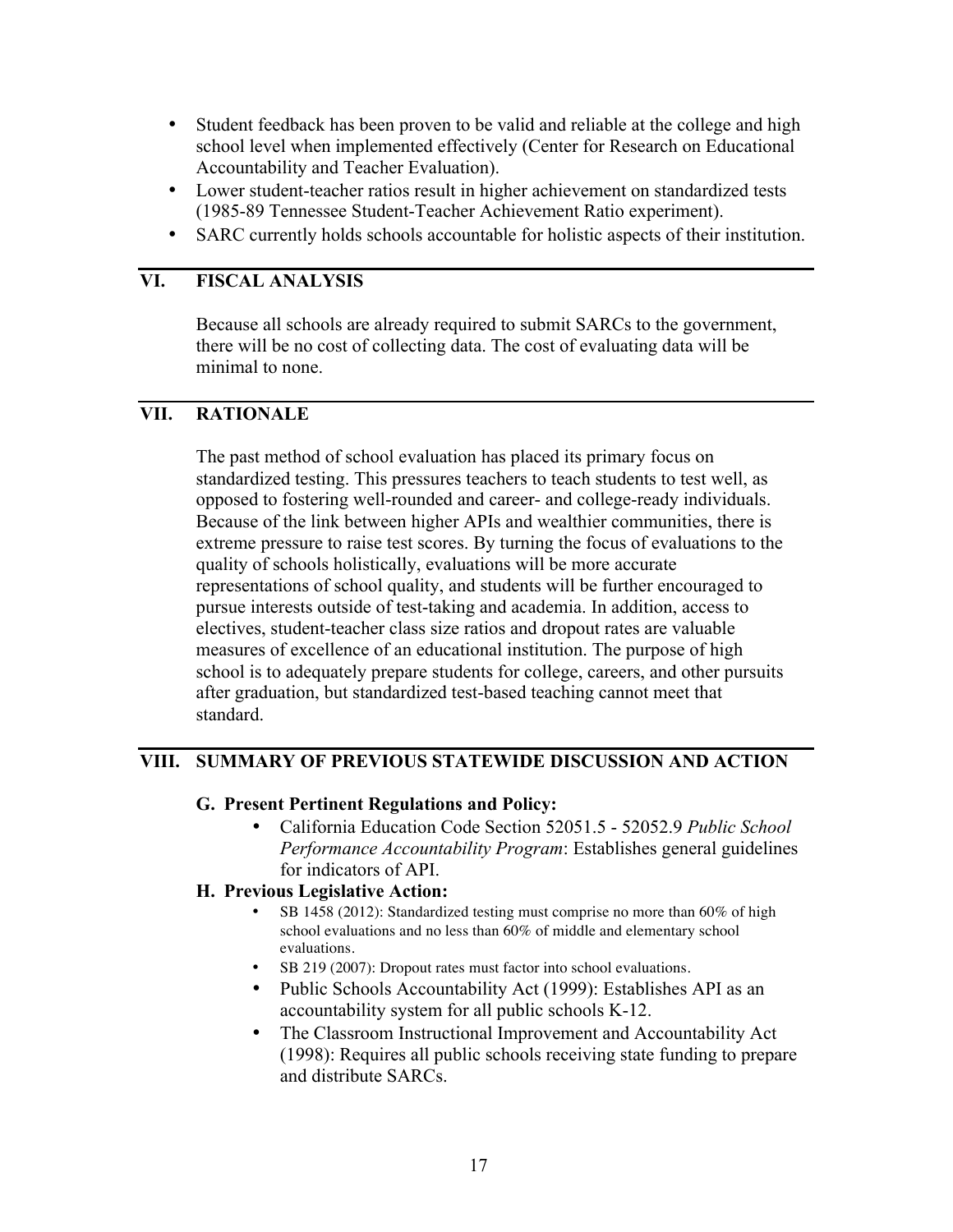Topic: Student Voice on the Instructional Quality Commission Speaker: Paige Amormino, Cardinal Newman High School, Santa Rosa Writer: Shawn Ahdout, Beverly Hills High School, Beverly Hills

#### **I. PRIORITY**

The Student Advisory Board on Education, a program of the California Association of Student Councils, proposes the addition of two student members to the Instructional Quality Commission.

#### **II. RECOMMENDED SBE ACTION**

The Student Advisory Board recommends that the SBE 1) adds two students to the Instructional Quality Commission to provide advisory input; and

2) utilizes the current process for electing the student board member to appoint the student members of the Instructional Quality Commission.

#### **III. LOCAL AND STATEWIDE IMPLEMENTATION DETAILS**

#### **Policies**

Amend California Education Code § 33530 in accordance with the provided revisions.

Amend California Education Code § 33000.5.e in accordance with the provided revisions.

# **IV. KEY ISSUES**

- Students are given very limited control over the curriculum and instructional materials adopted by the State Board of Education
- In a quickly evolving world with many different learning styles, students' needs are being neglected
- Adults often lose sight of students' needs, and there is a need for a student perspective on the Instructional Quality Commission
- The one student member on the State Board of Education has a difficult time accurately representing the 6.3 million students of California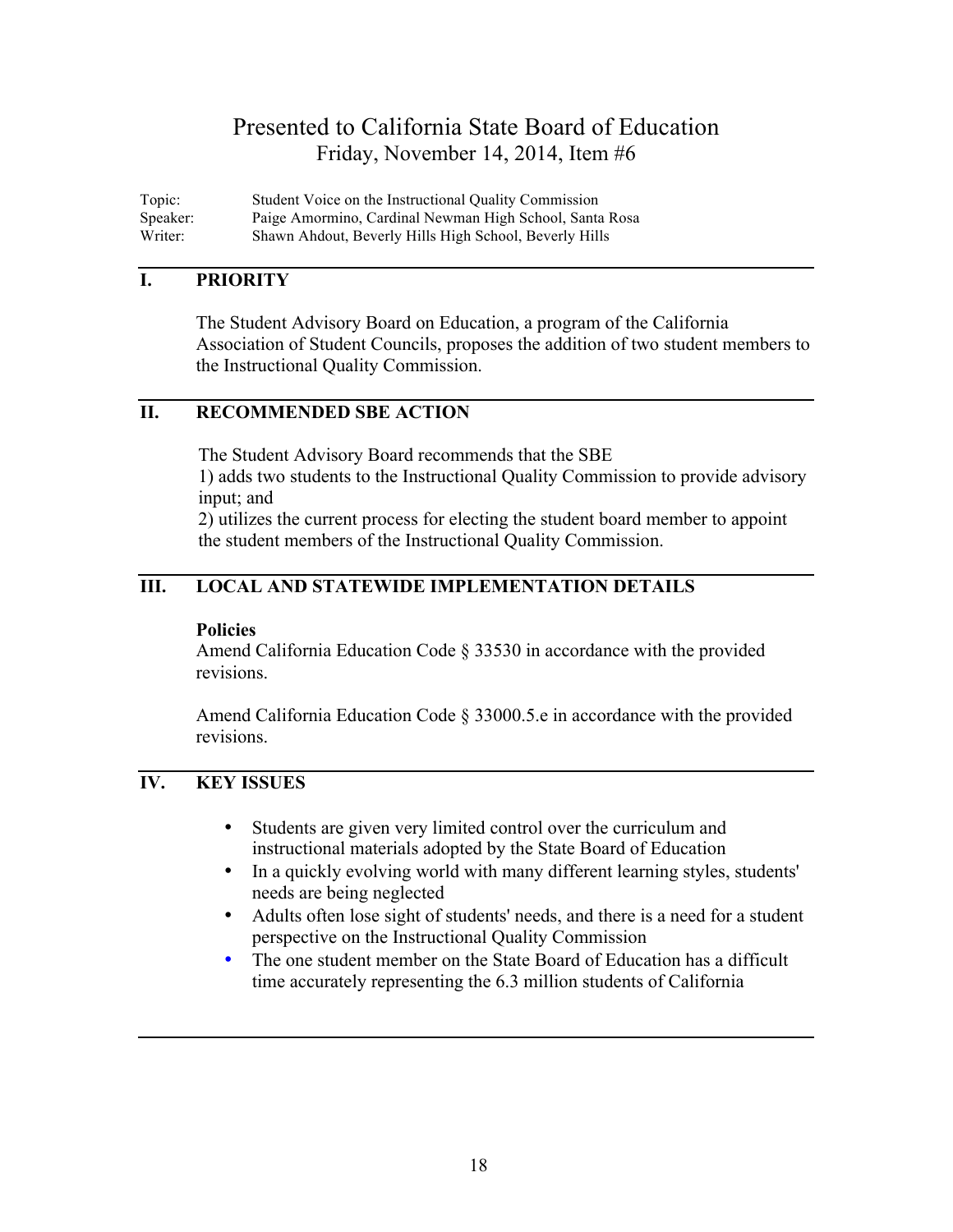#### **V. PROVEN RESULTS**

- The student members on the California State Board of Education, and the State Boards of Education of other states, help represent student opinions to their respective Boards.
- Local district Boards of Education utilize student members to solicit student opinion on policies.
- The California State Board of Education utilizes a student member on the Child Nutrition Advisory Council

# **VI. FISCAL ANALYSIS**

As a result of including two student members on the Instructional Quality Commission, the State Board may incur the cost of transporting the student members to and from meetings.

#### **VII. RATIONALE**

Currently, the student member on the State Board of Education brings a student opinion to the Board but has limited control over the curriculum and instructional materials that go out to the millions of students in California. The student member simply has one vote on whether or not it is passed, but plays no role in the development of the curriculum, standards, or instructional materials. Adding student members to the Instructional Quality Commission will allow students to have more power over both how and what they are taught. Students are the largest stakeholders in their education system and deserve to have the opportunity to have their voices heard on the issues that the Instructional Quality Commission discusses. There is already a system in place for students to apply to be the student member on the state board of education, and the state board can easily adapt this process to identify two students to serve on the Commission.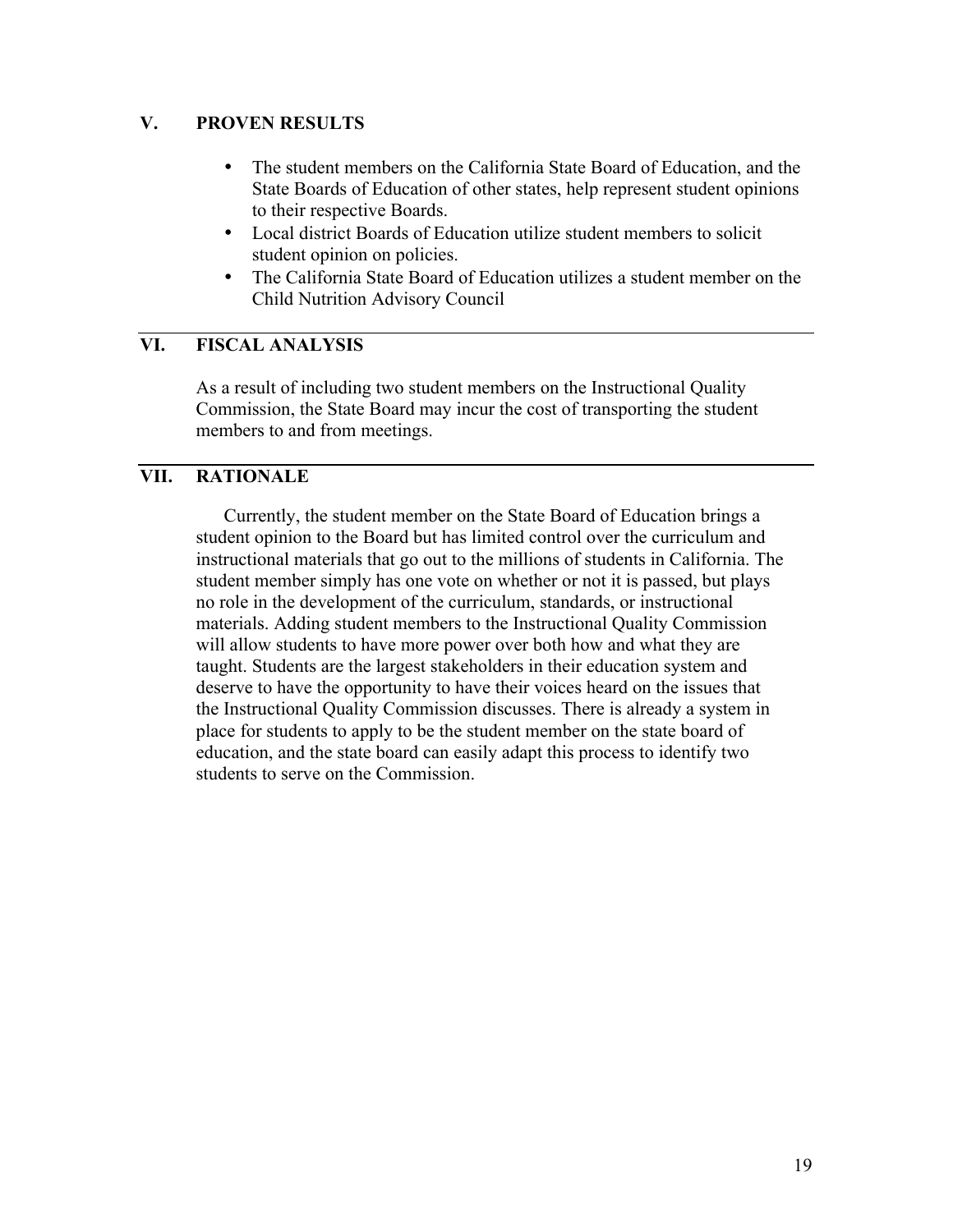33530. (a) There is in the state government the Instructional Quality Commission consisting of a Member of the Assembly appointed by the Speaker of the Assembly, a Member of the Senate appointed by the Senate Committee on Rules, one public member appointed by the Speaker of the Assembly, one public member appointed by the Senate Committee on Rules, one public member appointed by the Governor, and 13 15 public members appointed by the state board upon the recommendation of the Superintendent or the members of the state board.

 (b) So far as is practical and consistent with the duties assigned to the commission by the state board, at least 7 of the  $13$  15 public members appointed by the state board shall be persons, who because they have taught, written, or lectured on the subject matter fields specified in Section 33533, in the course of public or private employment, have become recognized authorities or experienced practitioners in those fields. The state board shall make its appointments to ensure that, at any one time, at least seven of the public members shall be current classroom teachers, or mentor teachers, or both assigned to teach kindergarten or any of grades 1 to 12, inclusive.

 (c) So far as is practical and consistent with the duties assigned to the commission by the state board, at least 2 of the 15 public members appointed by the state board shall be students appointed by the process specified in Section 33000.5

 $\left(\frac{e}{c}\right)$  (d) Notwithstanding the requirement that seven of the public members shall be current classroom teachers or mentor teachers, current members of the commission who were appointed on or before December 31, 1989, shall be allowed to complete their terms.

 $(d)$  (e) In making the remaining appointments to the commission, and in establishing the commission's advisory task forces or committees, the state board is encouraged to consider the role of other representatives of the educational community in the development of curriculum and instructional materials, including, but not limited to, administrators, governing school board members, and parents who are reflective of the various ethnic groups and types of school districts in California.

33532. (a) Commission members, with the exception of the student members, shall serve for four-year terms and shall not be eligible to serve more than one full term. Prior service on the commission for a term of less than three years resulting from an initial appointment or an appointment for the remainder of an unexpired term shall not be counted as a full term.

 (b) With respect to the appointment of 13 15 public members by the State Board of Education to the first commission, four shall be appointed for terms of two years, four shall be appointed for terms of three years, and five shall be appointed for a term of four years, and the two student members shall be appointed for a term of one year.